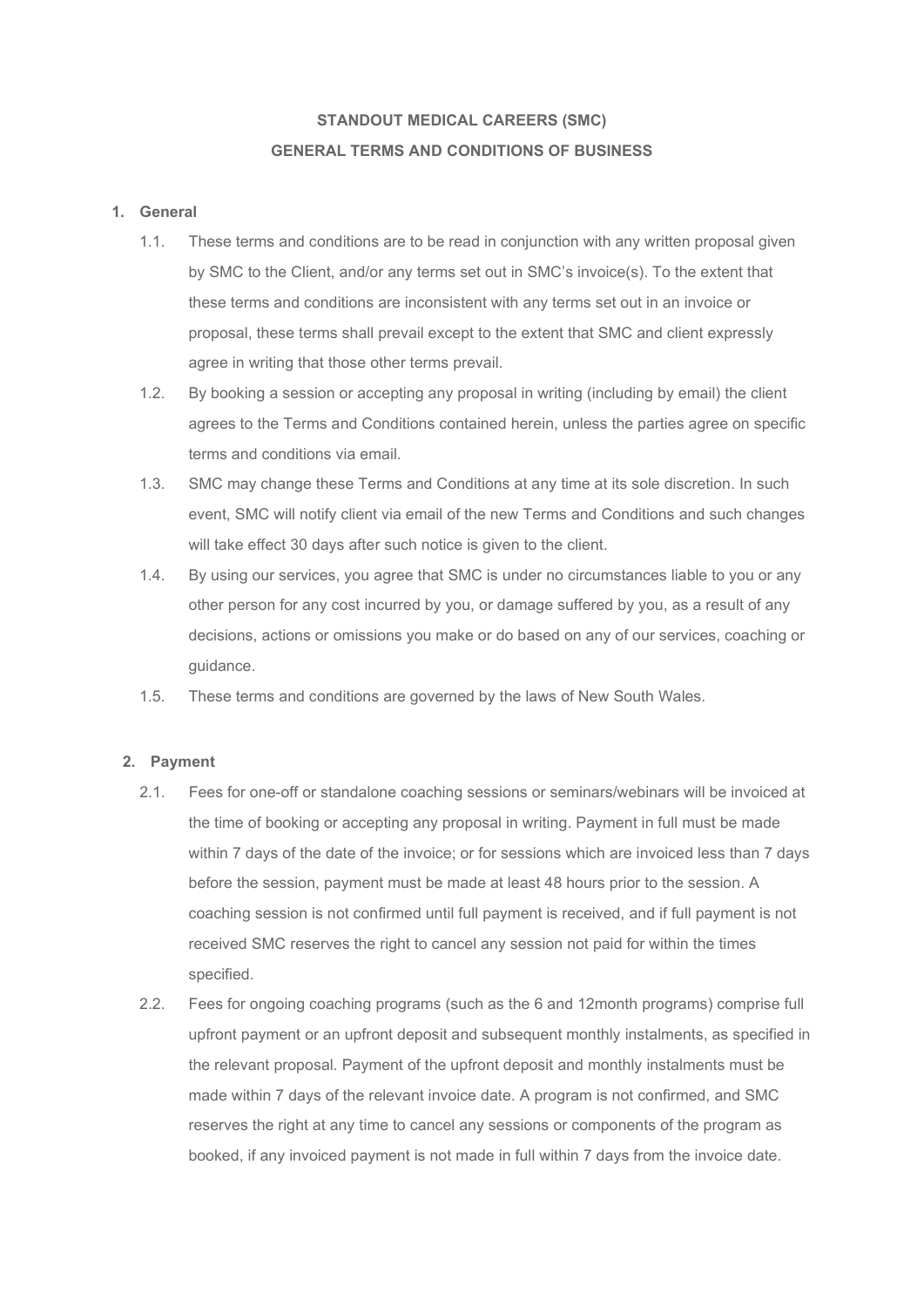2.3. SMC shall be entitled to charge interest of 10% p.a. on any amounts which remain unpaid for 30 days or more after they become due.

#### **3. Cancellation or Postponement of sessions**

- 3.1. Any request for cancellation or postponement must be made by email to SMC to be valid.
- 3.2. Any request for cancellation or postponement of a pre-arranged one-off or standalone coaching session must be made by email at least 48 hours before the start of the relevant session – any request not made by email at least 48 hours in advance of the session may result in the session (and its full fee) being forfeited.
- 3.3. For ongoing coaching programs, any request for cancellation or postponement must be made by email. Any such request made less than 14 days before the first scheduled session or within the first 30 days after the first session will result in the initial deposit being forfeited but participant will not be required to pay further instalments. For participants who have made full payment upfront, SMC will retain an amount equivalent to the initial deposit charged to participants paying by instalments and will refund the remaining amount. Any cancellation or postponement made more than 30 days after the first session must be made on 2 months' notice for programs of less than 9 months duration, and on 3 months' notice for programs of 9 months' duration or longer. This means that the two or three (as applicable) monthly instalments following such notice will be payable after SMC receives the notice of cancellation or postponement. For participants who have made full payment for a program upfront, SMC will retain an amount equivalent to the monthly instalments charged to participants paying by instalments for the requisite notice period (2 months for programs of less than 9 months, and 3 months for programs of 9 months duration or longer).
- 3.4. Any request for cancellation or postponement of a pre-arranged seminar or webinar must be made by email at least 7 days before the start of the relevant seminar or webinar any request not made by email at least 7 days in advance of the seminar or webinar will result in the webinar or seminar (and its full fee) being forfeited.

#### **4. Expenses**

**4.1.** Any expenses incurred by SMC on behalf of a corporate (or similar) client (including, without limitation, travel, parking and accommodation) in connection with the delivery of the services will be charged to the Client in addition to the relevant fees. SMC will not, unless expressly agreed with a client prior to booking, charge individual clients for travel expenses in connection with attending individual one-off sessions.